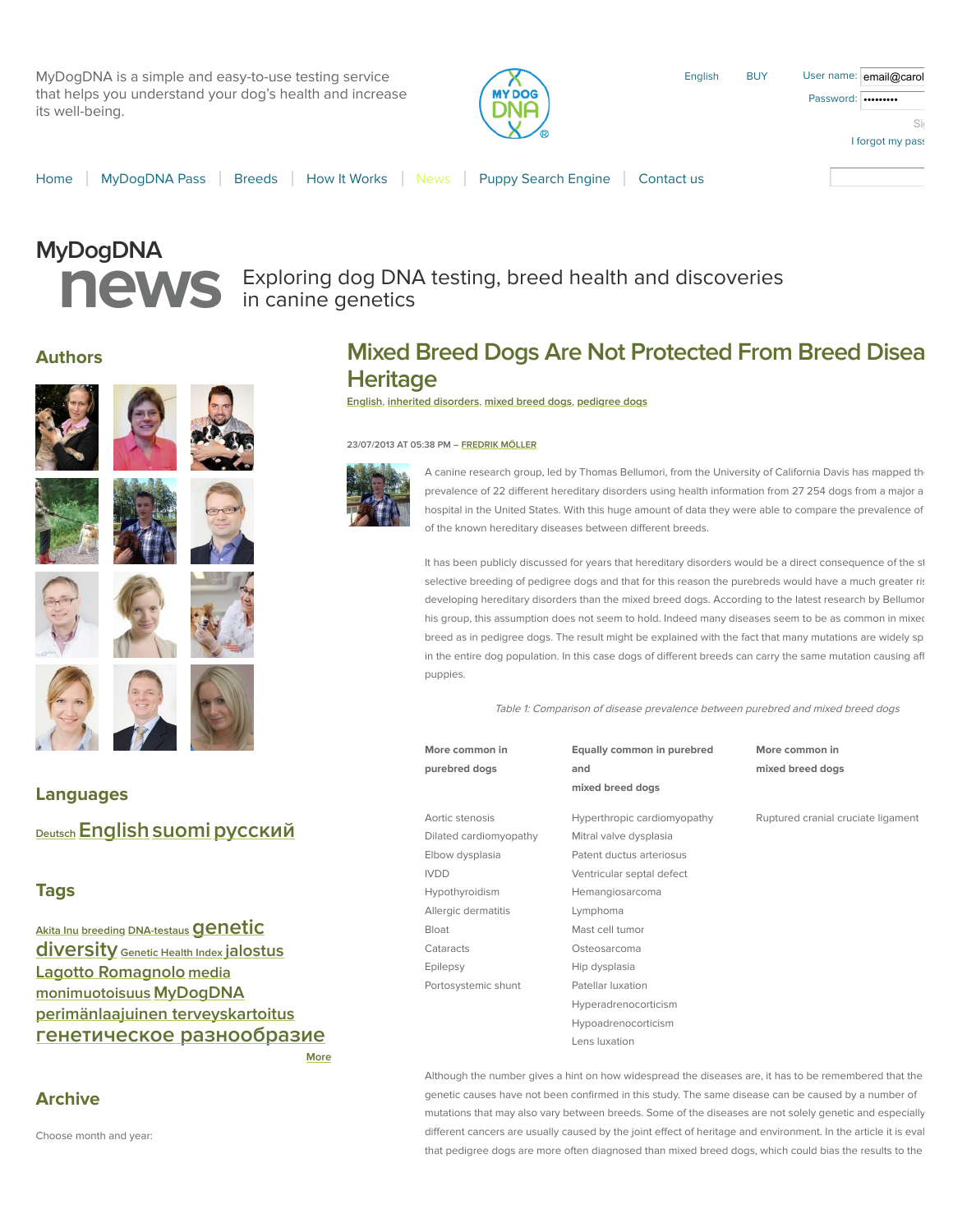#### - Choose - mixed breed favour.

In addition to the hereditary disease information, the group also collected statistics about the accidental death of dogs. In this data mixed breed dogs were clearly overrepresented. Quite curiously, it is mentioned in th article that a mixed breed dog more often dies of getting under a car. Looking at the onset ages of the diseases, which is in most of the presented cases higher than the mean age of accidental death (4.9 year: see that mixed breed dogs might not live long enough to express its diseases as often as the pedigree do

Based on the research, it still seems that ther would however be certain diseases that would be more enr in purebreds, because the pourcentage is so much higher than in mixed breed dogs. Aortic stenosis, elbc dysplasia, IVDD, hypothyroidism and portosystemic shunt show a clear prevalence to a certain breed, witl clearly bigger part affected than in the other top five breeds on the list. This raises the question: Why? Co simply be because of poor luck or is the disease inherited together with a desirable trait? In the other dise more commonly found in purebred dogs, the breed with the highest prevalence does not stick out and the second question is: What do these breeds have in common? Unfortunately, these questions will go unanswered for now.

For further canine genetic research these results may help idetify in which breeds to search the genetic c for the diseases. Some of the diseases presented in the article already have a genetic test developed and some of these have also made their way into the MyDogDNA-analysis. However, many times a disorder ca caused by a number of mutations and a single gene test can only capture one of the genetic causes. Unfortunately, except for MyDogDNA, the results of commercial gene tests are not collected into one data for researchers to check whether an expected amount of gene tests turn out positive compared to existin clinical data, as the one collected by Bellumori et al.

Table 2: Disease prevalence within different breeds

| <b>Disease</b>             | <b>Position Breed</b> |                                    | Part of breed affected ( |
|----------------------------|-----------------------|------------------------------------|--------------------------|
| Aortic stenosis            | 1.                    | Newfoundland                       | 6.8                      |
|                            | 2.                    | Boxer                              | 4.5                      |
|                            | 3.                    | <b>Bull Terrier</b>                | 4.1                      |
|                            | 4.                    | Irish Terrier                      | 3.1                      |
|                            | 5.                    | Bouvier des Flandres               | 2.4                      |
| Dilated cardiomyopathy     | 1.                    | <b>Doberman Pinscher</b>           | 7.3                      |
|                            | 2.                    | <b>Great Dane</b>                  | 7.3                      |
|                            | 3.                    | Neapolitan Mastiff                 | 6.6                      |
|                            | 4.                    | Irish Wolfhound                    | 6.1                      |
|                            | 5.                    | Saluki                             | 5.9                      |
| Elbow dysplasia            | 1.                    | <b>Berneses Mountain Dog</b>       | 13.9                     |
|                            | 2.                    | Newfoundland                       | 10.3                     |
|                            | 3.                    | Mastiff                            | 6.6                      |
|                            | 4.                    | Rottweiler                         | 6.3                      |
|                            | 5.                    | Anatolian Shepherd                 | 5.4                      |
| <b>IVDD</b>                | 1.                    | Dachshund                          | 34.9                     |
|                            | 2.                    | French Bulldog                     | 27.1                     |
|                            | 3.                    | Pekingese                          | 20.6                     |
|                            | 4.                    | Pembroke Welsh Corgi               | 15.1                     |
|                            | 5.                    | Doberman Pinscher                  | 12.7                     |
| Hypothyroidism             | 1.                    | <b>Giant Schnauzer</b>             | 11.5                     |
|                            | 2.                    | Irish Setter                       | 7.7                      |
|                            | 3.                    | Keeshond                           | 6.6                      |
|                            | 4.                    | Bouvier des Flandres               | 6.6                      |
|                            | 5.                    | Doberman Pinscher                  | 6.3                      |
| <b>Allergic dermatitis</b> | 1.                    | <b>West Highland White Terrier</b> | 8.6                      |
|                            | 2.                    | Coonhound                          | 8.3                      |
|                            | 3.                    | Wirehaired Fox Terrier             | 8.2                      |
|                            | 4.                    | Cairn Terrier                      | 6.9                      |
|                            | 5.                    | <b>Tibetan Terrier</b>             | 5.9                      |
| <b>Bloat</b>               | 1.                    | <b>Saint Bernard</b>               | 3.8                      |
|                            | 2.                    | <b>Irish Setter</b>                | 3.4                      |
|                            | 3.                    | <b>Blood Hound</b>                 | 3.4                      |